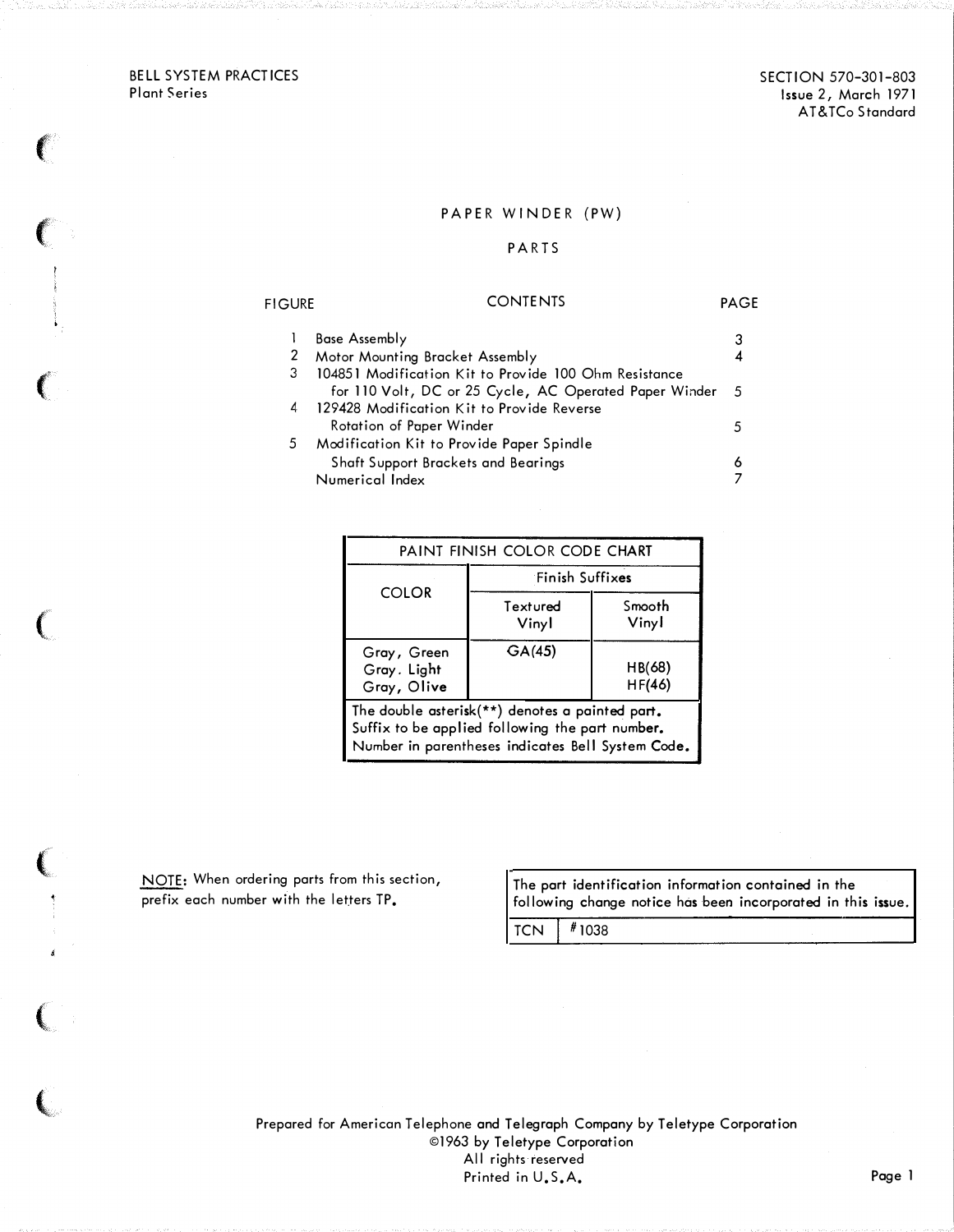| TELETYPE TO BELL SYSTEM CODE CROSS REFERENCE CHART FOR<br>UNITS COVERED IN THIS SECTION |                    |                     |  |  |  |  |
|-----------------------------------------------------------------------------------------|--------------------|---------------------|--|--|--|--|
| Teletype Code                                                                           | Bell System Code   | Maximum Paper Width |  |  |  |  |
| PW201**                                                                                 | 15A** Paper Winder | $8 - 1/2$ "         |  |  |  |  |
| PW202**                                                                                 | 15B** Paper Winder | 5"                  |  |  |  |  |
| $PW204**$                                                                               | 15C** Paper Winder | $8 - 1/2$ "         |  |  |  |  |
| $PW205**$                                                                               | 15D** Paper Winder | 50                  |  |  |  |  |
| PW206**                                                                                 | 15E** Paper Winder | $8 - 1/2$ "         |  |  |  |  |
| PW208**                                                                                 | 15F** Paper Winder | 5"                  |  |  |  |  |

\*\*Refer to page 1 for finish suffix

 $\epsilon_{\rm{eff}}$ 

 $\bar{\bullet}$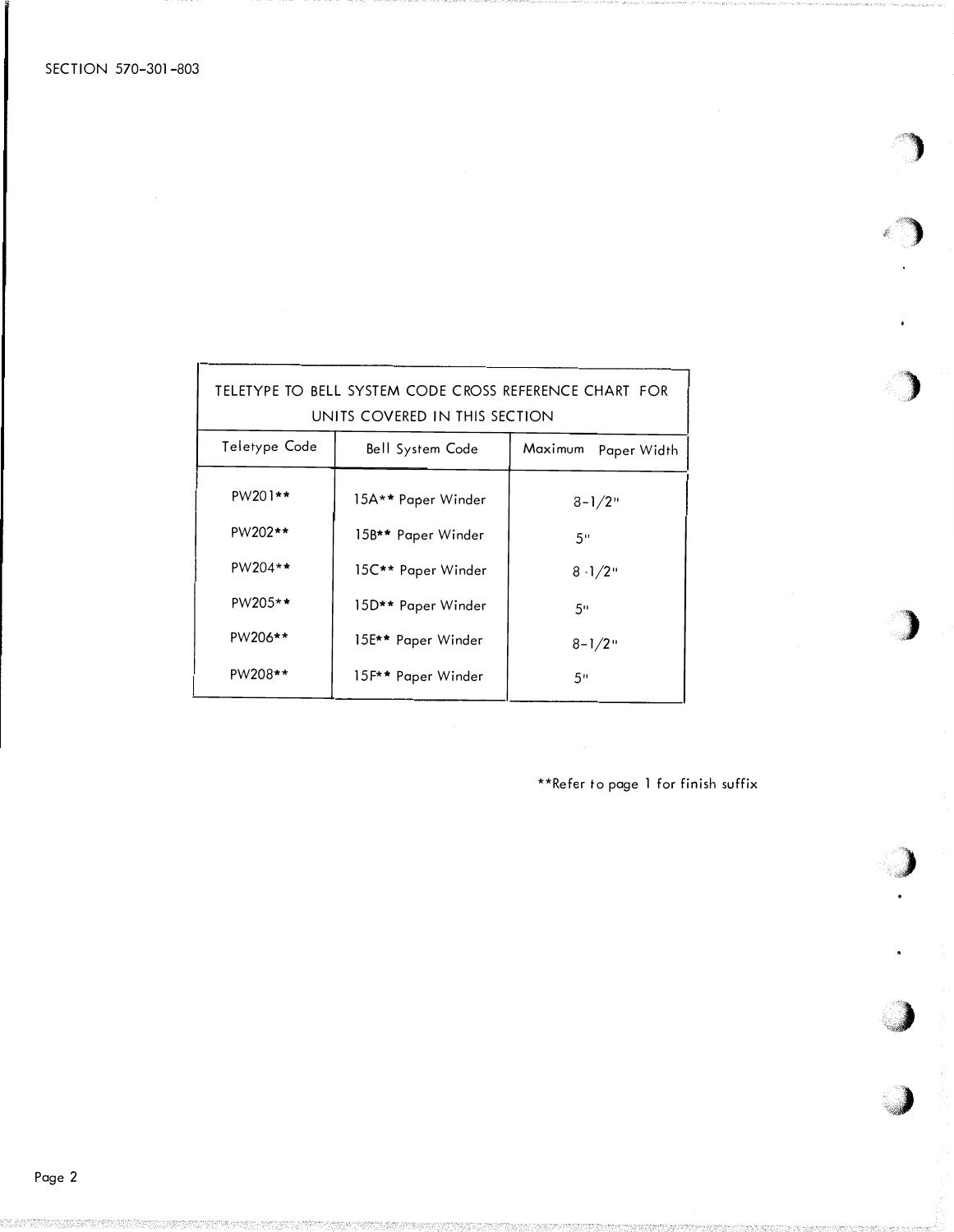

منعا والأولاد والكواري والموارقة والمسائلة أأنان

FIGURE 1. BASE ASSEMBLY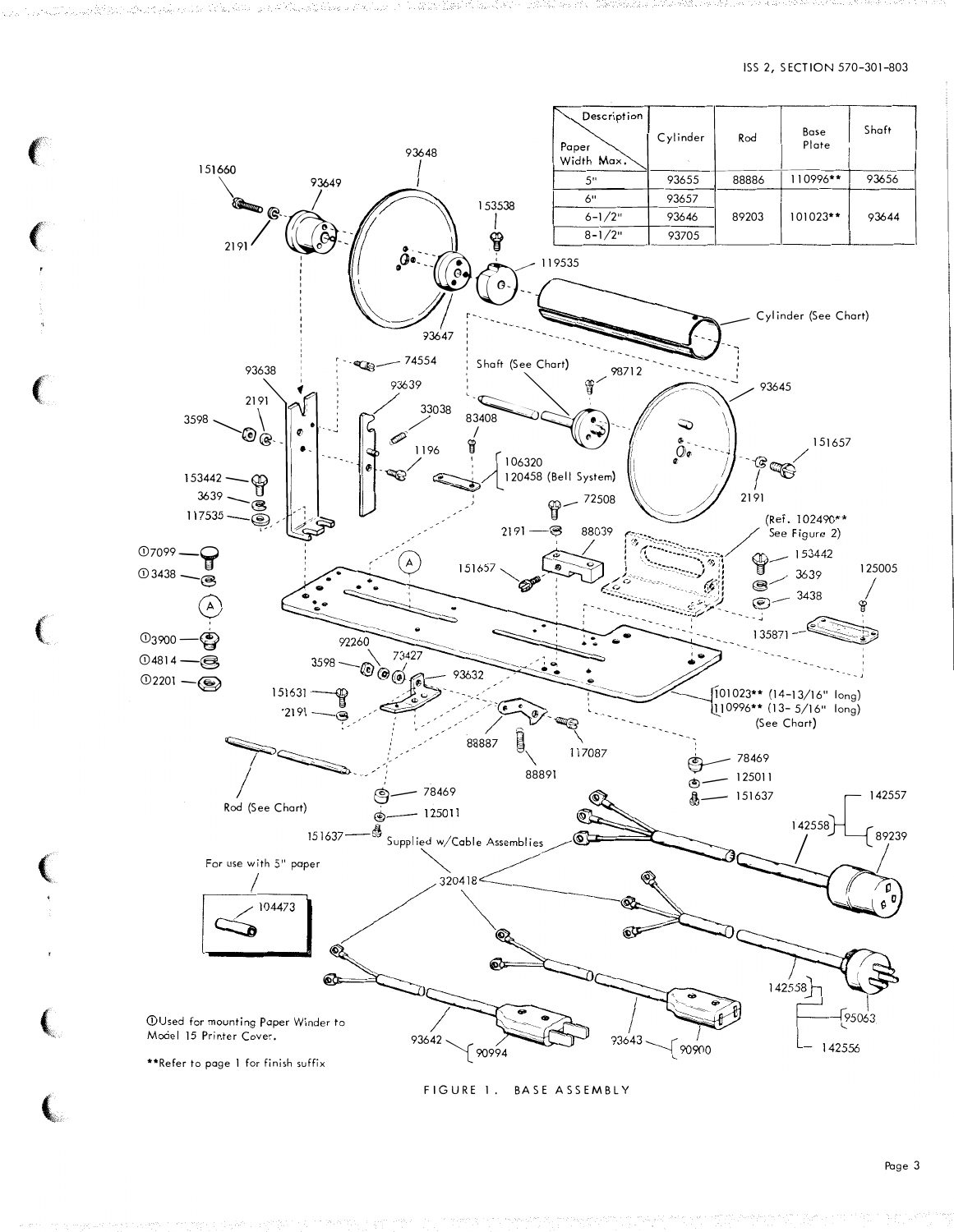

 $\overline{ }$ 

 $\frac{1}{2}$ 

 $\boldsymbol{J}$ 

)

)

··�)

 $\boldsymbol{\ell}$ '·'

FIGURE 2. MOTOR MOUNTING BRACKET ASSEMBLY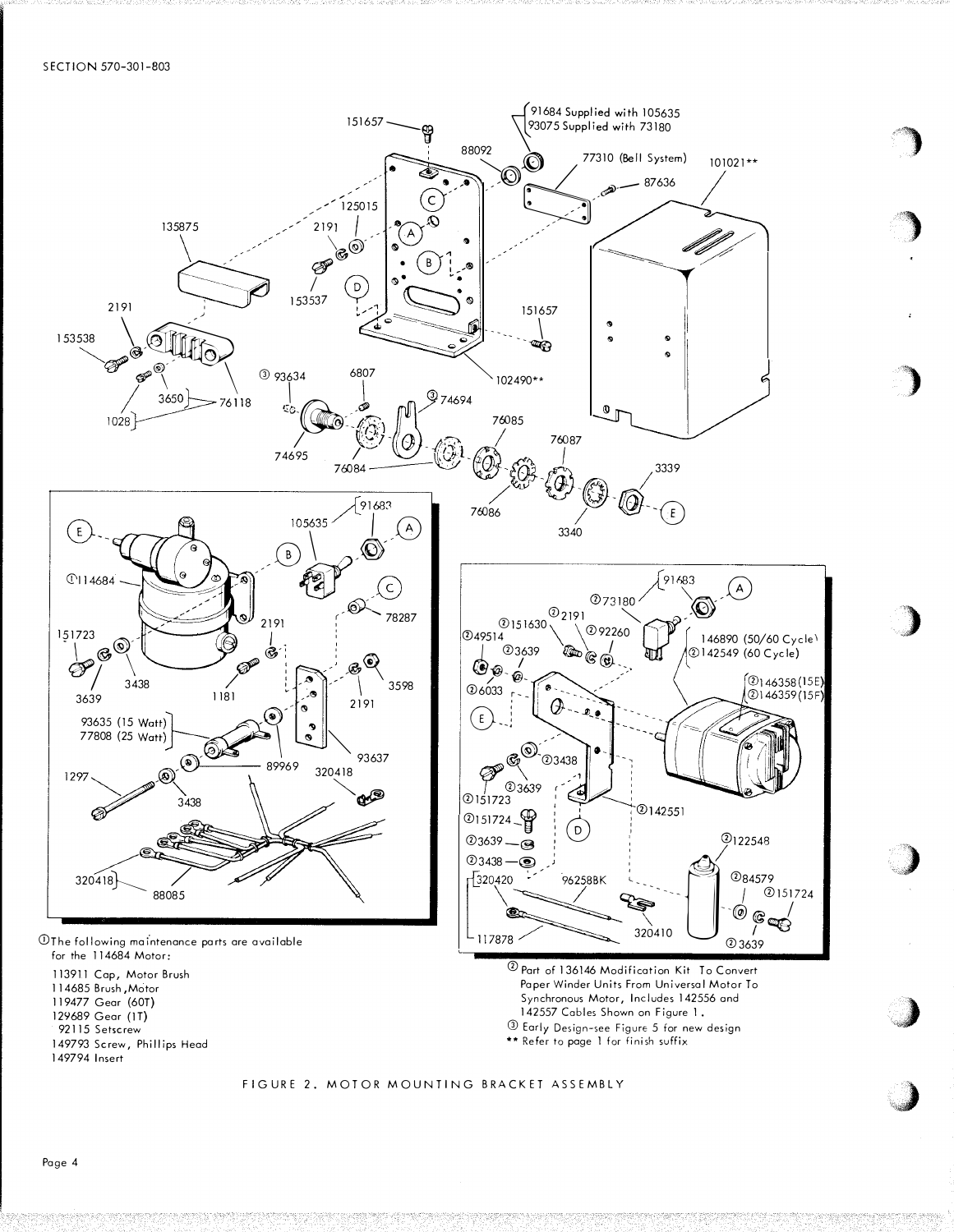

inn alalan mahalalan kalendar kelebaran

## FIGURE 3. 104851 MODIFICATION KIT TO PROVIDE 100 OHM RESISTANCE FOR 110 VOLT, DC OR 25 CYCLE, AC OPERATED PAPER WINDER



Specification 5148S

### FIGURE 4. 129428 MODIFICATION KIT TO PROVIDE REVERSE ROTATION OF PAPER WINDER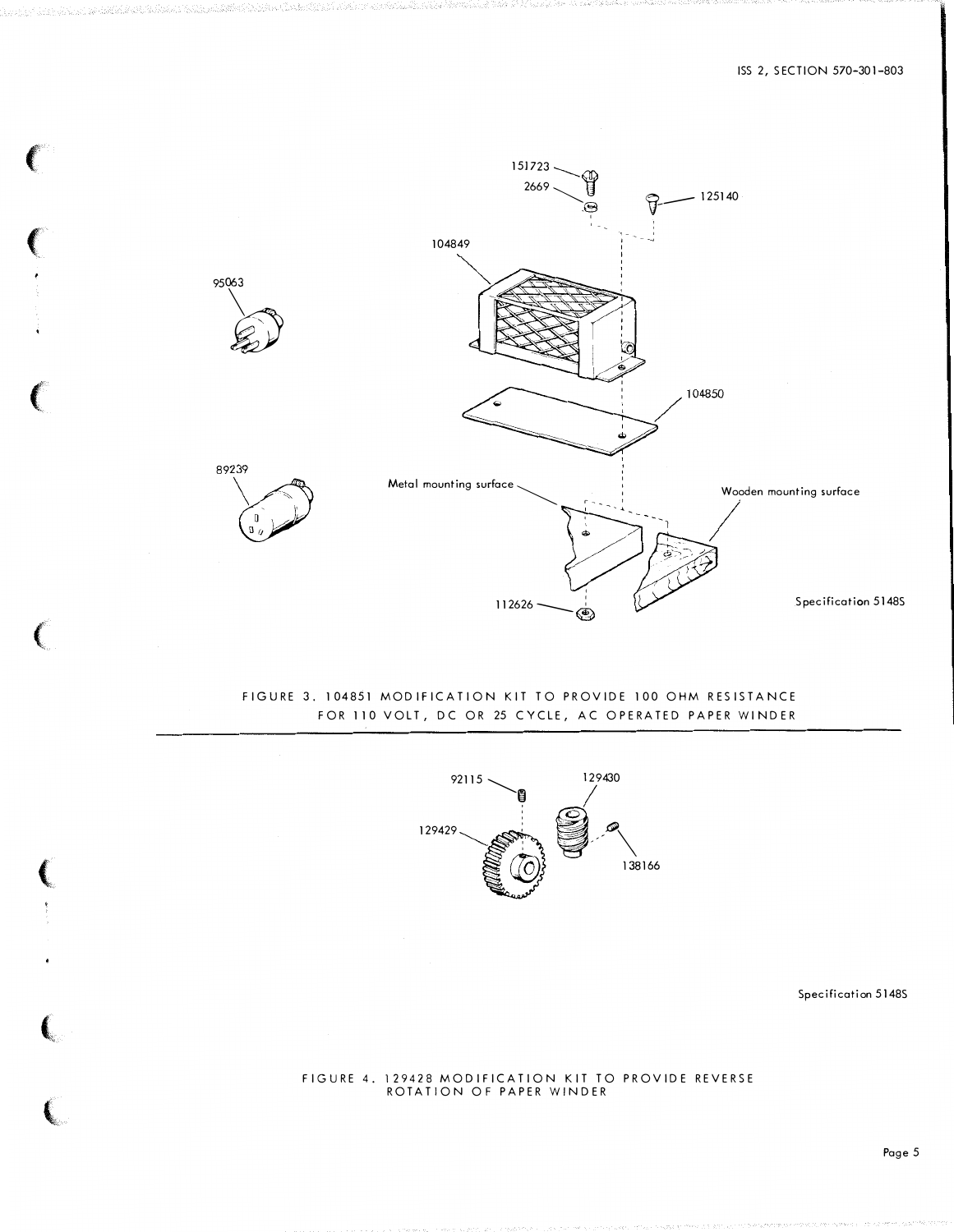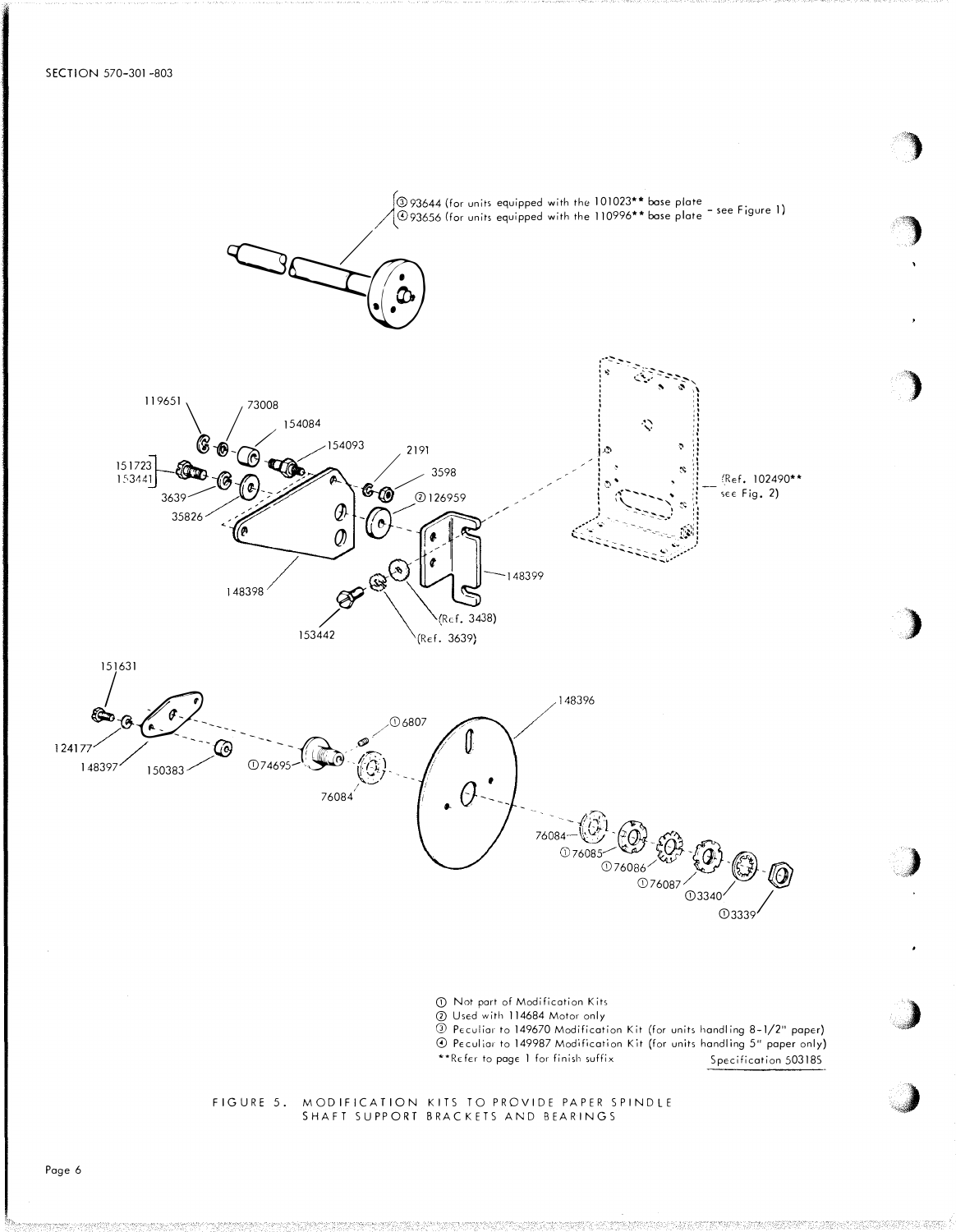## NUMERICAL INDEX

{'

 $\begin{array}{c} \begin{array}{c} \bullet \\ \bullet \\ \end{array} \end{array}$ 

€

 $\left($ 

 $\left($ 

 $\left($ 

| Part<br>Number | Description and<br>Page Number            |                    | Description and<br>Page Number                  | Part<br>Number   | Description and<br>Page Number |  |
|----------------|-------------------------------------------|--------------------|-------------------------------------------------|------------------|--------------------------------|--|
| 1028           | Screw, 4-40 x 1/4 Fil 4                   | 89969              | Washer, Insulating 4                            | 119651           | Ring, Retaining 6              |  |
| 1181           | Screw, 6-40 x 11/16 Fil 4                 | 90900              | Connector, 2 PT                                 | 120458           | Plate, Identification 3        |  |
| 1196           | Screw, 6-40 Shoulder 3                    |                    | Receptacle 3                                    | 122548           | Capacitor, 1.05 MFD 4          |  |
| 1297           | Screw, 6-40 x 2-7/16 Fil                  | 90994              | Connector, 2 PT Plug 3                          | 124177           | Lockwasher 6                   |  |
|                | 4                                         | 91683              | Nut, 15/32-32 Hex 4                             | 125005           | Screw, 2-56 x 3/16 Rd 3        |  |
| 2191           | Lockwasher 3,4,6                          | 91684              | Nut, 15/32-32 Ring 4                            | 125011           | Washer, Flat 3                 |  |
| 2201           | Nut, 5/16-32 Hex 3                        | 92115              | Setscrew, 8-32 4,5                              | 125015           | Washer, Flat 4                 |  |
| 2669           | Lockwasher 5                              | 92260              | Lockwasher 3,4                                  | 125140           | Screw, No. 8 Wood 5            |  |
| 3339           | Nut, 9/16-32 Hex 4,6                      | 93075              | Ring, Shoulder 4                                | 126959           | Washer, Flat 6                 |  |
| 3340           | Lockwasher 4,6                            | 93632              | Bracket, Slack Rod 3                            | 129428           | Modification Kit 1,5           |  |
| 3438           | Washer, Flat 3,4,6                        | 93634              | Wick, Felt 4                                    | 129429           | Gear, 60T 5                    |  |
| 3598           | Nut, 6-40 Hex 3,4,6,                      | 93635              | Resistor, 250 Ohm 4                             | 129430           | Gear, 1T 5                     |  |
| 3639           | Lockwasher 3,4,6                          | 93637              | Plate 4                                         | 129689           | Gear, 1T4                      |  |
| 3650           | Washer, Flat 4                            | 93638              | Bracket, Bearing 3                              | 135871           | Plate, Instruction 3           |  |
| 3900           | Bushing 3                                 | 93639              | Latch w/Post 3                                  | 135875           | Cover, Block 4                 |  |
| 4814           | Lockwasher 3                              | 93642              | Cable Assembly 3                                | 136146           | Modification Kit 4             |  |
| 6033           | Lockwasher 4                              | 93643              | Cable Assembly 3                                | 138166           | Setscrew, 8-32 5               |  |
| 6807           | Setscrew, 6-40 4,6                        | 93644              | Shaft 3,6                                       | 142549           | Motor, 115V AC                 |  |
| 7099           | Screw, 10-32 Thumb 3                      | 93645              | Spindle, Left Paper 3                           |                  | Synchronous 4                  |  |
| 33038          | Spring 3                                  | 93646              | Cylinder, Paper Spindle 3                       | 142551           | Bracket 4                      |  |
| 35826          | Washer, Flat 6                            | 93647              | Hub, Right Paper Spindle                        | 142556           | Cable Assembly 3,4             |  |
| 49514          | Nut, 8-32 Hex 4                           |                    | 3                                               | 142557           | Cable Assembly 3,4             |  |
| 72508          | Screw, 6-40 x 3/4 Hex 3                   | 93648              | Spindle, Right Paper 3                          | 142558           | Cable w/Terminals 3            |  |
| 73008          | Washer, Flat 6                            | 93649              | Knob <sub>3</sub>                               | 146358           | Plate, Identification 4        |  |
| 73180          | Switch, SP Toggle 4                       | 93655              | Cylinder, Paper Spindle 3                       | 146359           | Plate, Identification 4        |  |
| 73427          | Washer, Flat 3                            | 93656              | Shaft, Paper Spindle 3,6                        | 146890           | Motor, 115V AC                 |  |
| 74554          | Post, Spring 3                            | 93657              | Cylinder, Paper Spindle 3                       |                  | Synchronous 4                  |  |
| 74694          | Arm 4                                     | 93705              | Cylinder, Paper Spindle 3                       | 148396           | Disc 6                         |  |
| 74695          | Sleeve, Clutch 4,6                        | 95063              | Connector, 3 PT Plug 3,5                        | 148397           | Bracket 6                      |  |
| 76084          | Washer, Felt 4,6                          |                    | 96258BK Jumper, 3" Black 4                      | 148398           | Bracket 6                      |  |
| 76085          | Disc, Friction 4,6                        | 98712              | Screw, 4-40 x 1/4 Flat 3                        | 148399           | Bracket 6                      |  |
| 76086          | Washer, Spring 4,6                        | $101021**$         | Cover 4                                         | 149670           | Modification Kit 6             |  |
| 76087          | Nut, 9/16-32 Friction 4,6                 | 101023**           | Plate 3,6                                       | 149793           | Screw, 10-32 x 1/2 Flat 4      |  |
| 76118          | Block, Terminal 4                         | 102490**           | Bracket 3,4,6                                   | 149794           | Insert, Self Locking 4         |  |
| 77310          | Nameplate 4                               | 104473             | Bushing 3                                       | 149987           | Modification Kit 6             |  |
| 77808          | Resistor, 250 Ohm 4                       | 104849             | Resistor, 100 Ohm 5                             | 150383           | Spacer, .149" Thk 6            |  |
| 78287          | Collar 4                                  | 104850             | Insulator, .125" Thk 5                          | 151630           | Screw, 6-40 x 1/4 Hex 4        |  |
| 78469          | Foot, Rubber 3                            | 104851             | Modification Kit 1,5                            | 151631           | Screw, 6-40 x 5/16 Hex         |  |
| 83408<br>84579 | Screw, 4-40 x 3/16 Rd 3                   | 105635             | Switch, DP-ST Toggle 4                          |                  | 3,6<br>Screw, 4-40 x 1/4 Fil 3 |  |
|                | Washer, Flat 4<br>Screw, 2-56 x 3/16 Rd 4 | 106320             | Nameplate 3                                     | 151637<br>151657 | Screw, 6-40 x 1/4 Fil 3,4      |  |
| 87636          |                                           | 110996** Plate 3,6 |                                                 | 151660           | Screw, 6-40 x 7/8 Fil 3        |  |
| 88039<br>88085 | Clamp, Cable 3<br>Cable 4                 | 112626             | Nut, 10-32 Hex 5                                | 151723           | Screw, 10-32 x 3/8 Hex         |  |
| 88092          | Washer, Flat 4                            | 113911             | Cap, Motor Brush 4<br>Motor, 115V AC Series 4,6 |                  | 4,5,6                          |  |
| 88886          | Rod, Paper Slack 3                        | 114684             |                                                 | 151724           | Screw, 10-32 x 5/8 Hex 4       |  |
| 88887          | Lever, Slack Rod 3                        | 114685             | Brush, Motor 4<br>Screw, 6-40 Shoulder 3        | 153441           | Screw, 10-32 x 7/16 Hex 6      |  |
| 88891          | Spring 3                                  | 117087             |                                                 | 153442           | Screw, 10-32 x 1/2 Hex         |  |
| 89203          | Rod, Paper Slack 3                        | 117535             | Washer, Flat 3                                  |                  | 3,6<br>3,6                     |  |
| 89239          | Connector, 3PT Receptacle                 | 117878             | Jumper, 3" Black 4                              | 153537           | Screw, 6-40 x 9/32 Hex 4       |  |
|                | 3,5                                       | 119477             | Gear, 60T 4                                     | 153538           | Screw, 6-40 x 7/16 Hex         |  |
|                |                                           | 119535             | Bushing 3                                       |                  |                                |  |

\*\*Refer to page 1 for finish suffix

3,4